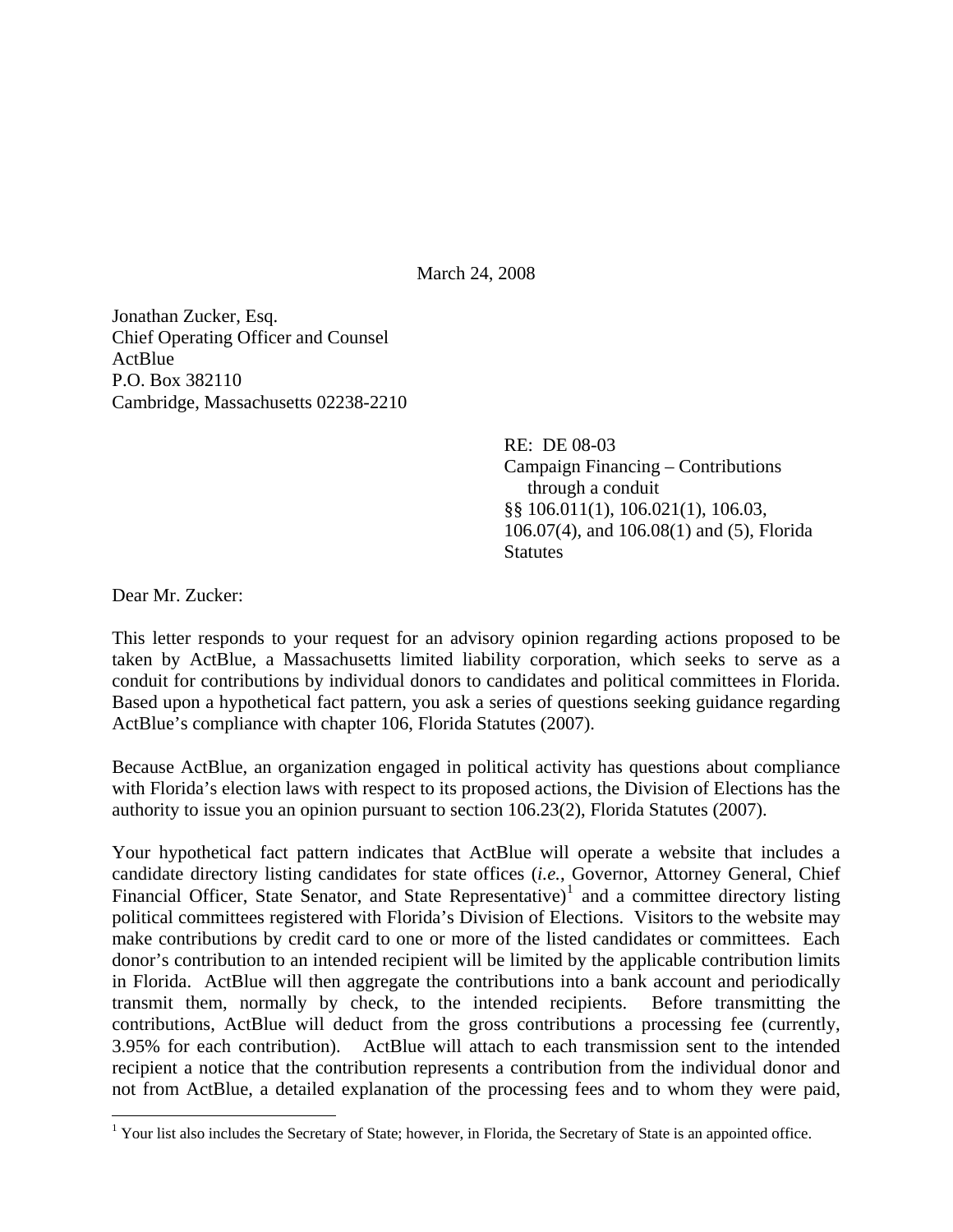Jonathan Zucker, Esq. March 24, 2008 Page 2 of 4

instructions on how to access a data file containing all data required under Florida law for the candidate or political committee to properly report the contribution (such as name, address, employer, occupation, contribution amount, and date of contribution), and contact information for ActBlue in case the candidate or political committee has questions. The hypothetical facts also indicate that ActBlue will exercise no direction or control over any contribution. The individual donors choose which candidate or political committee is to receive the contribution; ActBlue simply acts as a conduit for the funds.

Your initial question is whether ActBlue must register as a political committee. The answer is "yes" if ActBlue anticipates collecting contributions during a calendar year in an aggregate amount exceeding \$500. Section 106.011(1)(a), Florida Statutes (2007), includes within its definition of "political committee:"

A combination of two or more individuals, or a person other than an individual, that, in an aggregate amount in excess of \$500 during a single calendar year:

a. Accepts contributions for the purpose of making contributions to any candidate, political committee, committee of continuous existence, or political party; …. [*Emphasis supplied.*]

We assume that ActBlue will receive more than \$500 in a calendar year in your hypothetical situation. Because it would be accepting contributions for the purpose of making contributions to candidates and political committees in Florida, it would have to register as a political committee under section 106.03, Florida Statutes (2007).

Your next question is whether a contribution made on ActBlue's website and earmarked by the donor for an intended recipient over which ActBlue exercises no direction or control counts against the donor's contribution limits to ActBlue. The answer is "yes." Because ActBlue would necessarily have to register as a political committee and it would be in support of or opposition to candidates, contributions to ActBlue are limited. Section 106.08(1)(a), Florida Statutes (2007), states:

Except for political parties, no person, political committee, or committee of continuous existence may, in any election, make contributions in excess of \$500 to any candidate for election to or retention in office or to any political committee supporting or opposing one or more candidates. Candidates for the offices of Governor and Lieutenant Governor on the same ticket are considered a single candidate for the purpose of this section.

Although the hypothetical situation indicates the contributions to ActBlue will be earmarked for specific candidates and political committees by the donors, Florida law prohibits a person contributing in the name of another. Section 106.08(5)(a), Florida Statutes (2007), states: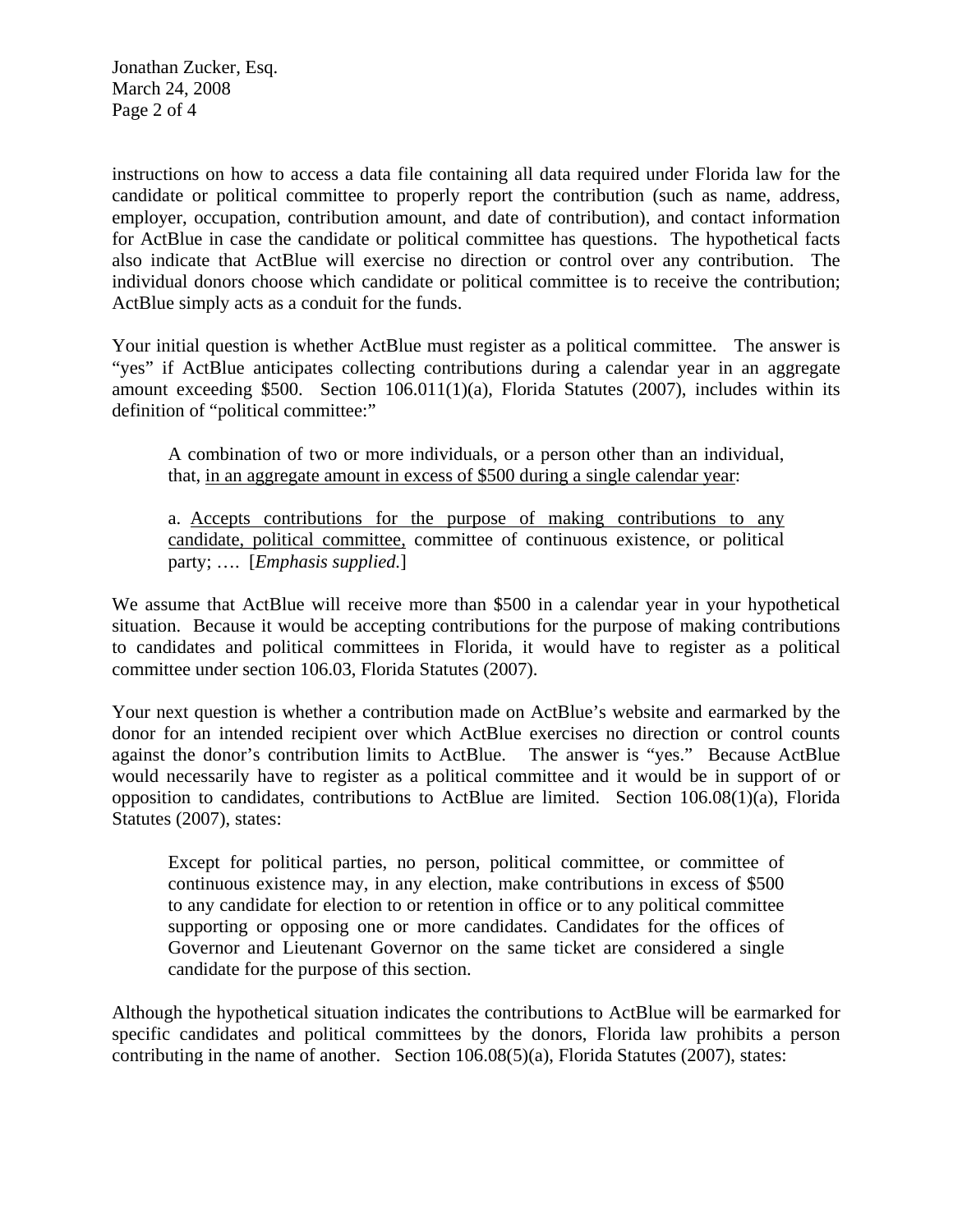Jonathan Zucker, Esq. March 24, 2008 Page 3 of 4

 $\overline{a}$ 

A person<sup>[2](#page-2-0)</sup> may not make any contribution through or in the name of another, directly or indirectly, in any election.

Because ActBlue intends to deposit the donors' contributions in ActBlue's bank account and periodically write checks to the intended candidates and political committees reflecting the donated amounts, ActBlue would be making a contribution in the name of another. Once deposited in ActBlue's account, the funds would lose their identity as a contribution to the candidates or other political committees on behalf of the individual donor and the funds, instead, become contributions to ActBlue. Any subsequent contribution from ActBlue to a candidate or political committee then is a contribution from ActBlue.

You also ask if the contribution to ActBlue's website that is earmarked for an intended recipient count against ActBlue's contribution limits to the intended recipient. Again, the answer is "yes." Based upon the application of section 106.08(1)(a), Florida Statutes (2007), ActBlue would be prohibited from making "contributions in excess of \$500 to any candidate or political committee supporting or opposing one or more candidates" in each election.

Your final question regarding contributions is whether the contributions to ActBlue's website that are earmarked to an intended recipient count against the donor's contribution limits to the intended recipients. The answer is "no." Because ActBlue would be prohibited from making contributions in the name of another, the donors' credit card donations on ActBlue's website would be considered a contribution to ActBlue, not to the intended recipients.

You next ask a series of questions regarding what information from the donor and ActBlue must ActBlue report to the intended recipients. Based upon the answers to the questions above, ActBlue should not report any information to the intended recipients about the donors that use the services of ActBlue's website. The contributions under Florida law are deemed to be from ActBlue, not from the donors to ActBlue; therefore, the information that ActBlue would be required to report to the intended recipients would be information about ActBlue's contribution to them. Section 106.07(4), Florida Statutes (2007), would require ActBlue to provide its name, address, along with the amount and date of the contribution to the intended recipients so that the intended recipients could fulfill their reporting requirements regarding the contributions from ActBlue.

Your final question involves whether the funds received by ActBlue for intended recipients in Florida must be maintained at a Florida bank. As indicated above, ActBlue would have to register as a political committee. By statute, it would be required to establish a campaign depository for its contributions and expenditures. Section 106.021(1)(b), Florida Statutes (2007), provides the answer regarding the type of bank which can serve as the depository:

<span id="page-2-0"></span> $2$  "Person" means an individual or a corporation, association, firm, partnership, joint venture, joint stock company, club, organization, estate, trust, business trust, syndicate, or other combination of individuals having collective capacity. The term includes a political party, political committee, or committee of continuous existence. § 106.011(8), Fla. Stat.